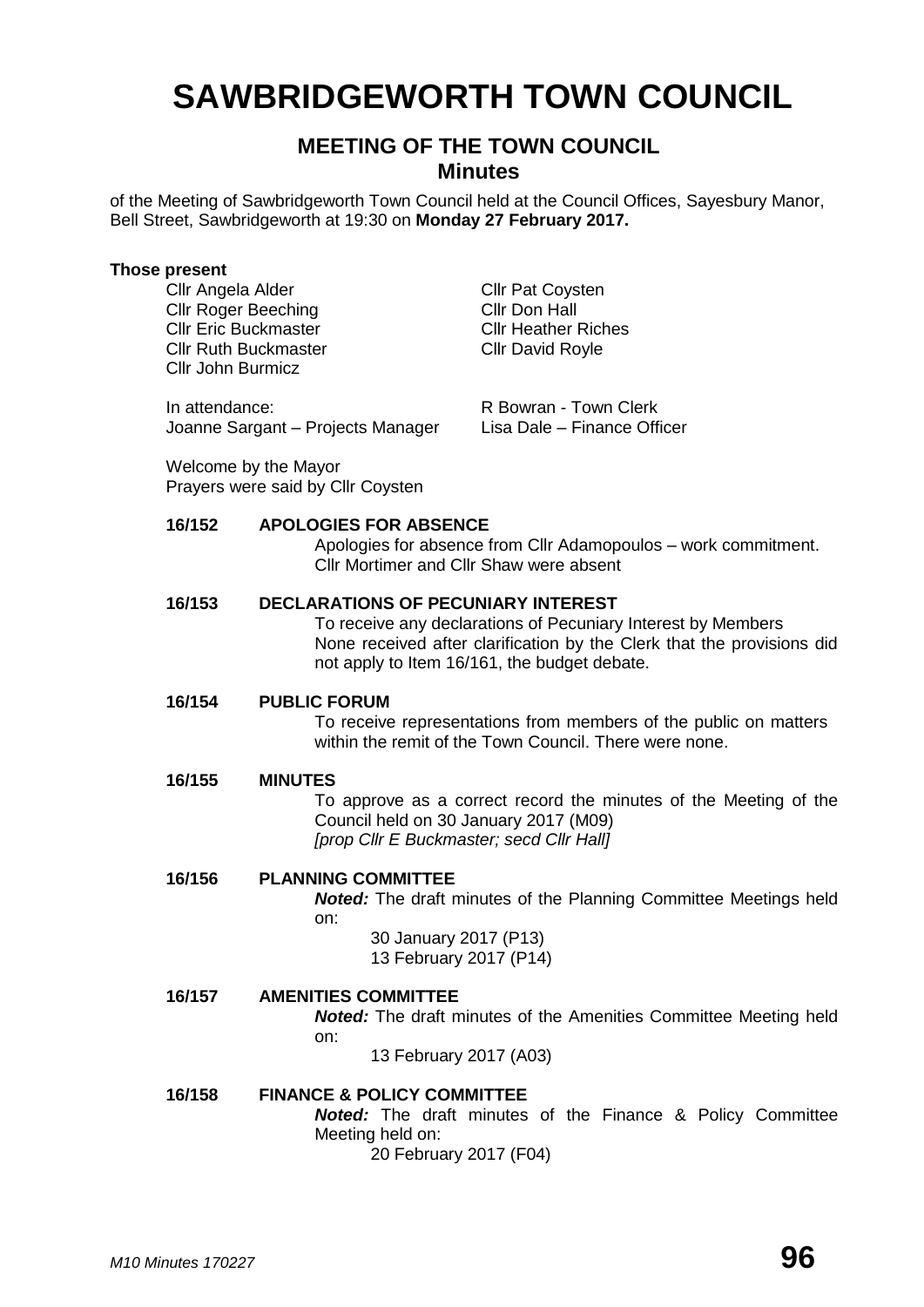# **16/159 MAYOR'S CORRESPONDENCE/COMMUNICATIONS**

To receive Mayor's appointments and communications.

- Acknowledgment of Grant made to St Clare Hospice
- Events attended
	- 31 Jan: Meeting with St Elizabeth's
	- 01 Feb: Assistant minister licensing
	- 02 Feb: Wine tasting event
	- 03 Feb: Essex wing ATC presentation evening
	- 09 Feb: F&B Street Detectives display
	- 12 Feb: Judge of Scout cooking competition
	- 15 Feb: Meeting with EHDC re dog fouling
	- 16 Feb: Team Herts Volunteering meeting
	- 18 Feb: Mayor of Hertford's Civic Dinner
- Forthcoming events
	- 04 Mar: Mayor's charity cabaret
	- 10 Mar: Spellbrook school council briefing
	- 18 Mar: Scouts AGM; County music concert
	- 21 Mar: Reedings school visit to St Elizabeth's
	- 24 Mar: Spellbrook school council meeting
	- 25 Mar: Mayor of Ware's Garden Party
	- 28 Mar: High Wych school council briefing
- The proposed Art Competition has been postponed until possibly the summer.

# **16/160 REPRESENTATIVES REPORTS**

To receive representatives reports from:

- o County Councillor Roger Beeching reported:
	- o Spending £7,500 of his Locality Budget for the benefit of **Sawbridgeworth**
	- o Spending £67,000 of his Highways Locality Budget for the benefit of Sawbridgeworth
	- o HCC LEP has secured £265m to invest in people, places and businesses over the next 5 years.
	- o Visit Herts Tourism is worth £2.1bn to Hertfordshire'[s economy.
	- o Herts Big Week-end is on 01 and 02 April.
	- o Funding from HVCCG is still a problem but has now been referred to their financial committee
- o District Councillor Angela Alder reported:
	- o There are now only 2 scrutiny committees at EHDC, condensed from the previous 5 committees. A Champions Committee is now being established.
- o District Councillor Eric Buckmaster reported:
	- o Two excellent young groups
		- Youth Create, who have reached the Jack Petchey Achievement Award Finals.
		- Diverse Performing Arts
		- o He will deliver a strategy statement to the Health and Wellbeing committee
		- o EHDC grants are being linked to Health and Wellbeing
		- o A full council meeting on 01 March to approve the budget for 2017/18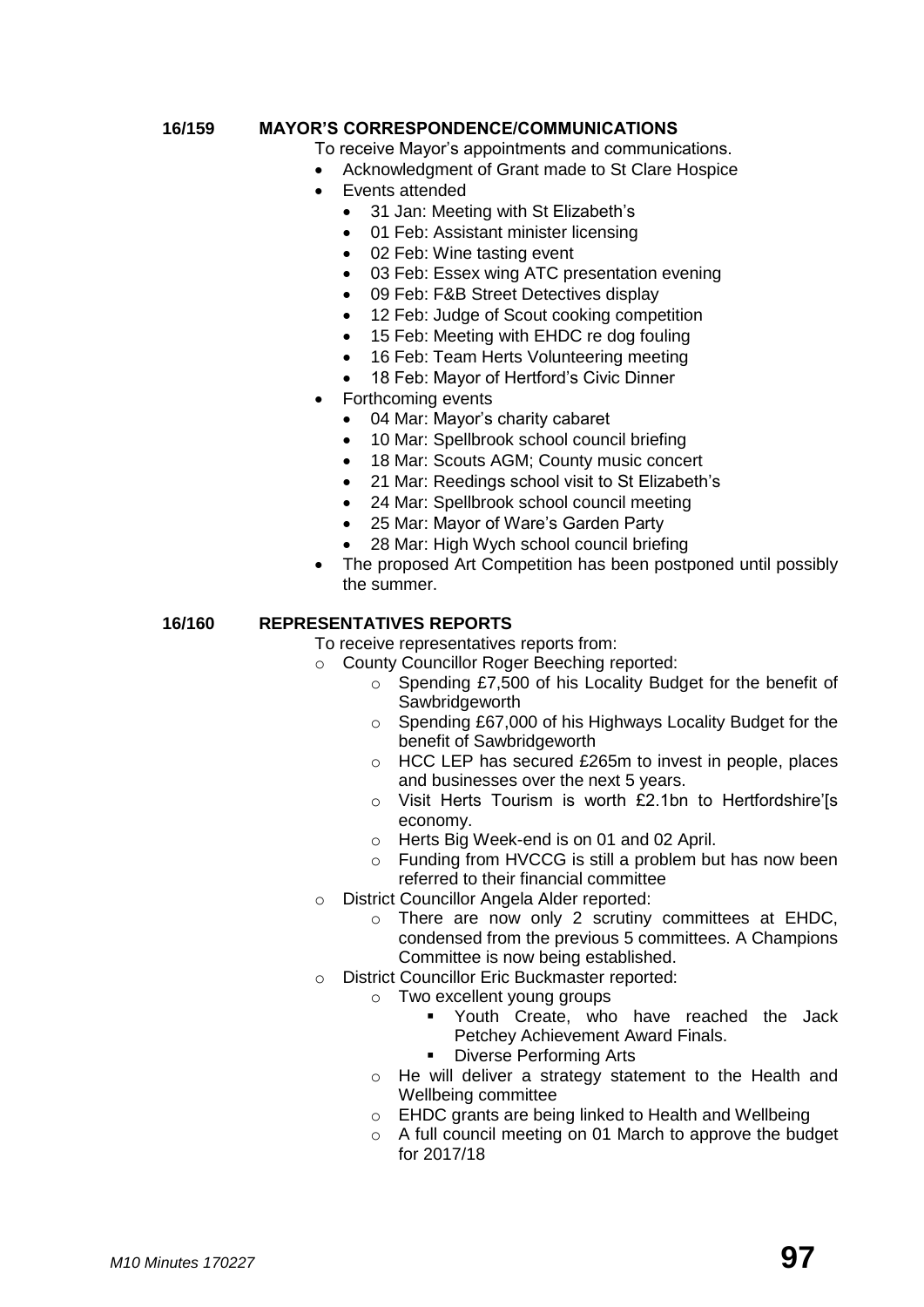- o Committee minutes are not now being presented to full council until they have been approved by the relevant committee
- o Other Representatives & Champions
	- o Cllr Royle reported on Air Quality.
		- **EHDC** not replacing Cerys Williams, the AQ officer.
		- **EHDC** have received a grant to promote electric vehicles.
		- No date for the Sawbridgeworth Air Quality Plan (possibly later in 2017)
	- o Cllr Royle reported on Dog Fowling, Litter and Footpaths.
		- Suggested that the 90 members of the U3A walking group could monitor.
		- He will write some press articles on the subject<br>■ Suggested use of the schools sustaina
		- Suggested use of the schools sustainable journeys day to promote the issue
		- **Funding for two extra dog litter bins have been** promised by EHDC and HCC.
		- U3A members made aware of the existence of the Rights of Way map.
		- The future of Tednambury Railway Crossing not yet determined
		- **Spoken with a member of the public about EHDC** "Spring Clean"
		- Missing dog litter signs on the Old Bowling Green to be replaced by the mayor's stock of stick-on signs

# **16/161 BUDGET 2017-18 & DETERMINATION OF PRECEPT**

To consider the Recommendation of the Finance & Policy Committee and adopt a Budget for 2017-18

- Cllr E Buckmaster, chairman of F&P Committee, gave an introductory speech outlining the philosophy behind the creation of the budget.
- Cllr Beeching outlined the position of the County Council for next year's budget
- Several questions from Members. Chairman of F&P encouraged Members to look at the Big Picture rather than scrutinise the budget line by line as this had already been done by the F&P committee and had resulted in their recommendation to council.
- A Member queried the budget for Civic Events and also asked whether the Civic Dinner was classified as a Civic Event. Members were encouraged to enter the debate. *Resolved:* That the Civic Dinner be a Civic Event. *[prop Cllr Alder; secd Cllr Burmicz]*
- The chairman of the A&A Committee said she would call a meeting of the committee to establish staff salaries for 2017/18.

*Resolved:* That the budget for 2017-18 be approved. *[prop Cllr Alder; secd Cllr Beeching]*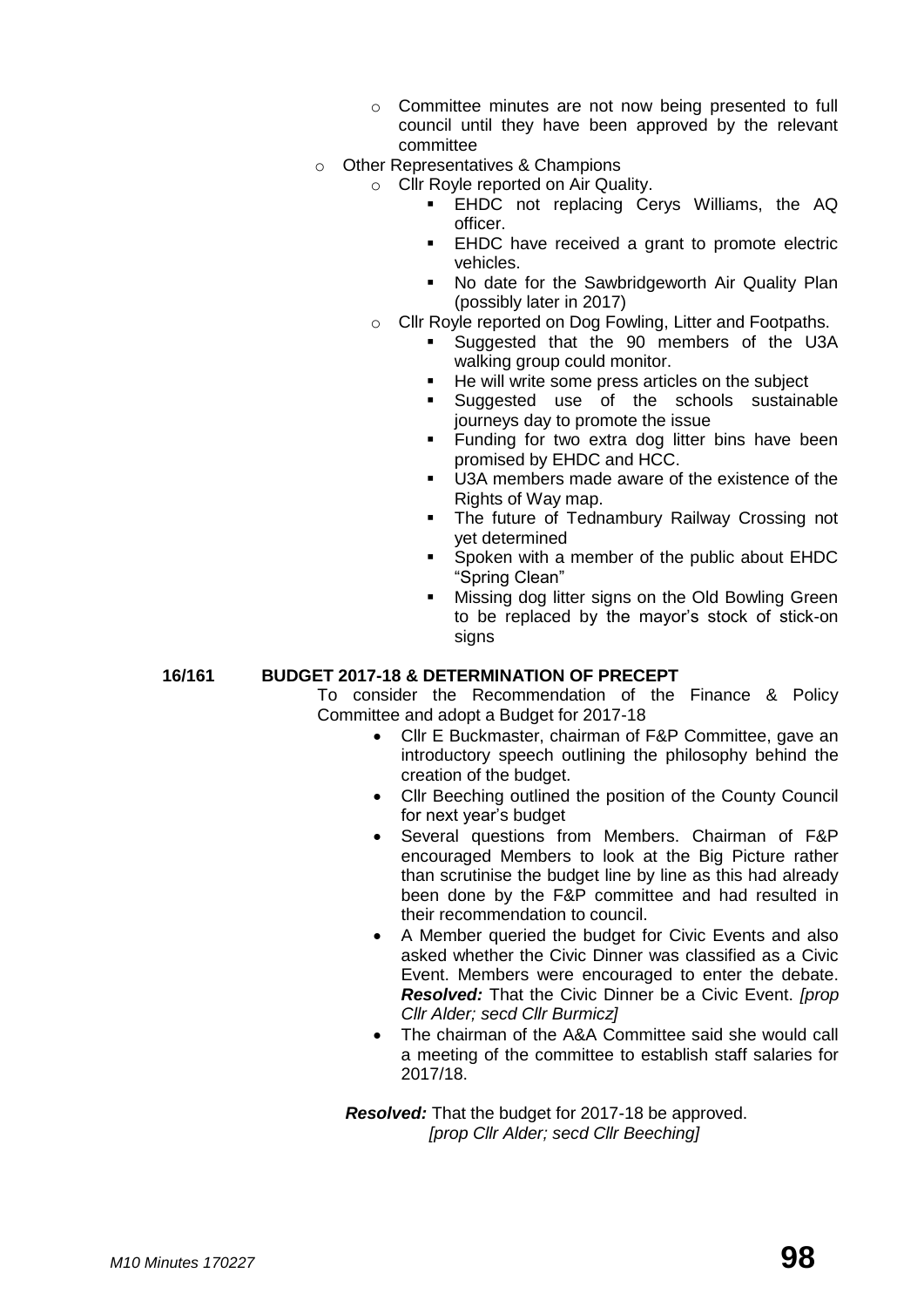To determine the Precept for 2017-18 and instruct the principal authority accordingly.

*Resolved:* That the precept for 2017-18 be set at £267,910 (Two hundred and sixty seven thousand nine hundred and ten pounds). *[prop Cllr Alder; secd Cllr Beeching]*

Cllr Beeching commended the Chairman of the F&P committee and the Town Clerk for the diligence and clarity with which the budget had been prepared and presented.

#### **16/162 GRANT APPLICATIONS**

The mayor declared an interest as he is a member of the group. Deputy mayor took the chair.

To re-consider the grant request made by the following:

 Sawbridgeworth Local History Society : £250 for scanner, filing cabinets and events *Resolved:* To make a grant of £250 *[prop Cllr E Buckmaster; secd Cllr Alder]*

The mayor resumed the chair.

#### **16/163 STANDING ORDERS**

To consider the insertion in Standing Order 26 the addition that: *"If a question be answered, the Member putting the question may put one supplementary question"*. The recommendation of the F&P committee refers.

*Resolved:* To adopt the amendment to Standing Orders. *[prop Cllr Alder; secd Cllr Beeching] There were two abstentions.*

#### **16/164 RISK ASSESSMENT**

*Resolved:* To approve the Risk Assessment relating to the activities of the Town Council in the year 2016-17. *[prop Cllr E Buckmaster; secd Cllr Alder]*

#### **16/165 CLERK'S & PROJECT MANAGER'S REPORT FEBRUARY 2017**

## **Clerk's Report**

#### **Car Park Subsidy**

 New parking regime from EHDC imminent. Meters modified and updated.

#### **[Cemetery](http://www.sawbridgeworth-tc.gov.uk/town-information/town-council-services/cemetery)**

- A number of further interments managed in 2016/17 to date **Chamber Utilisation**
- Used for History Group, U3A, EHDC launch event, WW1 exhibition

## **Community Transport - [Sawbobus](http://www.sawbridgeworth-tc.gov.uk/town-information/town-council-services/sawbobus) an[d Minibus Hire](http://www.sawbridgeworth-tc.gov.uk/town-information/town-council-services/minibus-hire)**

- Sawbobus returned from warrantee repair again. **Hertfordshire Highways**
- Water pump on Fair Green damaged by RTC collision, repaired and replaced.

#### **Planning [Matters \(acting as a consultee\)](http://www.sawbridgeworth-tc.gov.uk/town-council/planning)**